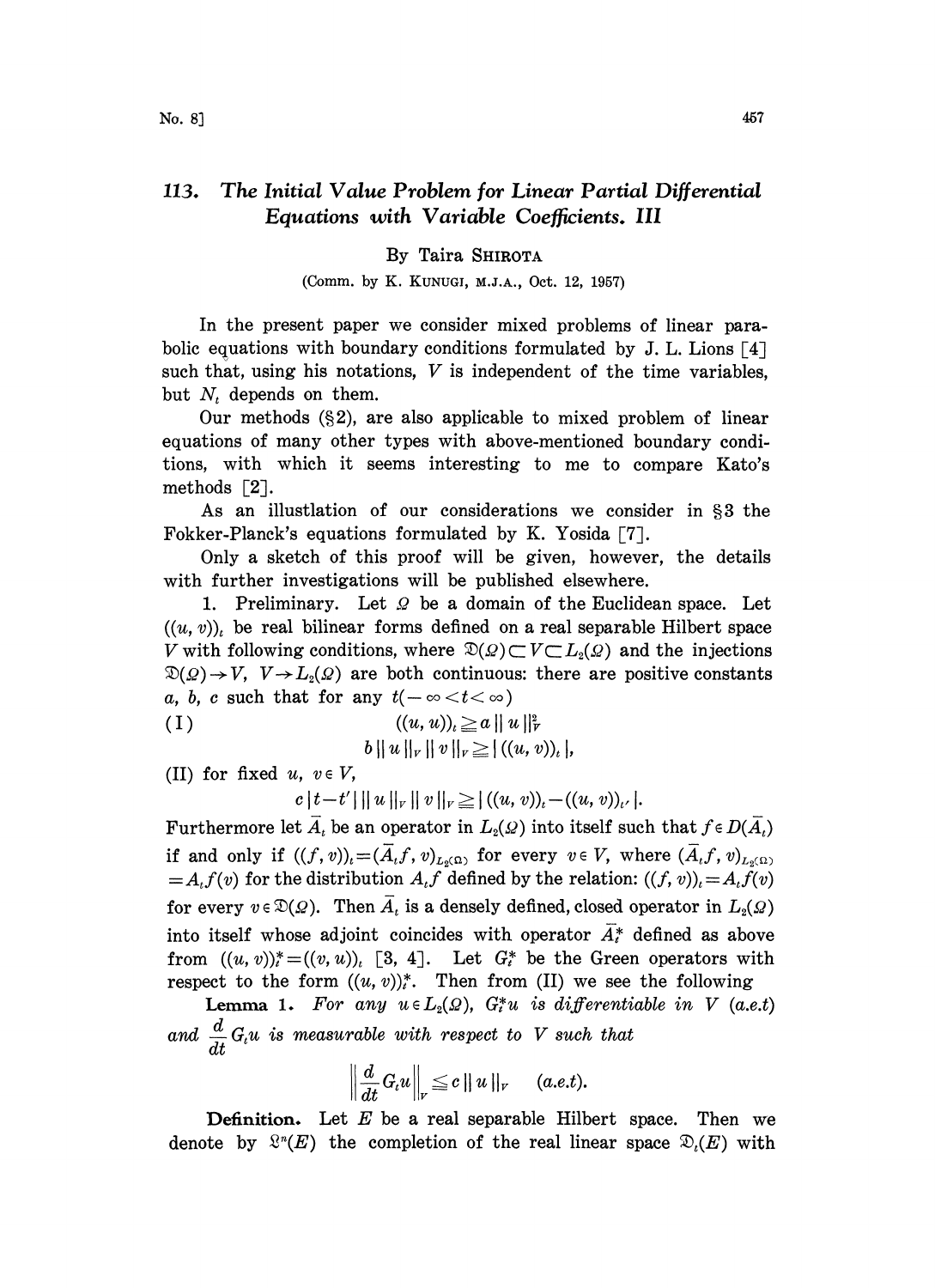$$
\int_{-\infty}^{\infty} ((q^n u(t), u(t)))_E dt = \int_{-\infty}^{\infty} (1 + |\xi|^2)^n ||\mathfrak{F}(u)(\xi)||_E^2 d\xi,
$$

where  $q = \alpha - \frac{d^2}{dt^2}(\alpha > 0)$ ,  $\mathfrak{F}(u)$  is the Fourier transform of u and where  $\|\mathfrak{F}(u)(\xi)\|_{E}$  is the complex Hilbert space-norm extended from the real norm of E.

Lemma 2. For any integers  $s$ ,  $m$ ,  $q^s$  is an isomorphism from  $\mathbb{R}^{m+s}(E)$  onto  $\mathbb{R}^{m-s}(E)$ . Furthermore  $\frac{d}{dt}$  is a continuous operator from  $\mathfrak{L}^m(E)$  into  $\mathfrak{L}^{m-1}(E)$ .

2. Parabolic equations. Let  $((u, v))_i$  be a real bilinear form defined on V with the following properties: there are positive constants  $\alpha$  such that the bilinear form

$$
(((u, v))_t + \alpha (u, v)_{L_2(\Omega)}
$$

satisfies the conditions (I), (II) and in  $\S1$ . Then for sufficiently large  $\alpha$  and  $\beta$ ,  $q=\beta-\frac{d}{dt^2}$ ,

$$
\int_{-\infty}^{\infty} ((qu, u))_t dt \geq \gamma \int_{-\infty}^{\infty} (qu, u)_{L_2(\Omega)} dt \quad (\gamma > 0)
$$

where  $u=u(t) \in \mathfrak{D}_t(V)$ . Therefore setting  $((u, v))_i=((u, v))_i+\alpha(u, v)_{L_0(\Omega)}$ 

we see the following

**Lemma 3.** For any  $u(t) \in q^{-1}G_t^*(\mathfrak{D}((-\infty, \infty) \times \Omega))$  and for suf-<br>ficiently large  $\beta$ , and for some  $\gamma(\beta) > 0$ 

$$
\int_{-\infty}^{\infty} \int_{-\infty}^{\infty} \left( -\frac{d}{dt} + \overline{A}_t^* \right) q u(t) \cdot u(t) \, dx \, dt \ge \gamma(\beta) \int_{-\infty}^{\infty} \int_{-\infty}^{\infty} q u \cdot u \, dx \, dt.
$$

From Lemma 8 it follows that for any  $u(t) \in q^{-1}G_{t}^{*}(\mathfrak{D}(-\infty, \infty) \times \Omega)$ 

Lemma 3 it follows that for any 
$$
u(t) \in q^{-1}G_t^*(\mathfrak{D}(-\infty))
$$
  

$$
\left\| q^{-1}\left(-\frac{d}{dt} + \overline{A}_t^*\right) q u \right\|_{\mathfrak{L}^1(\mathcal{L}_2(\Omega))} \geq \gamma' \left\| u \right\|_{\mathfrak{L}^1(\mathcal{L}_2(\Omega))} (\gamma' > 0).
$$

Therefore by a limit process we see the following

**Theorem 1.** For any  $g(t) \in \mathbb{S}^1(L_2(\Omega))$  there is a solution  $f(t)$  $\in \mathbb{S}^1(L_2(\Omega)) \cap \mathbb{S}^0(V)$  such that

$$
f(t) \in D(A_t) \quad (a.e.t)
$$

$$
\left(\frac{d}{dt} + \overline{A}_t\right) f(t) = g(t) \quad (a.e.t).
$$

Furthermore such a solution  $f(t)$  satisfies the following inequality:

$$
\left\|\left(\frac{d}{dt}+\bar{A}_t\right)\!f\right\|_{\mathfrak{L}^0(L_2(\Omega))}\!\geq\! \gamma''\left\|\,f\,\right\|_{\mathfrak{L}^0(L_2(\Omega))}\quad(\gamma''\!>\!0),
$$

which implies the uniqueness of solution in Theorem 1. Moreover, since  $\mathcal{R}^1(L_2(\Omega)) \subset C_i(L_2(\Omega))$ , we see that for such a solution  $f(t)$ , and for b, a  $(b>a)$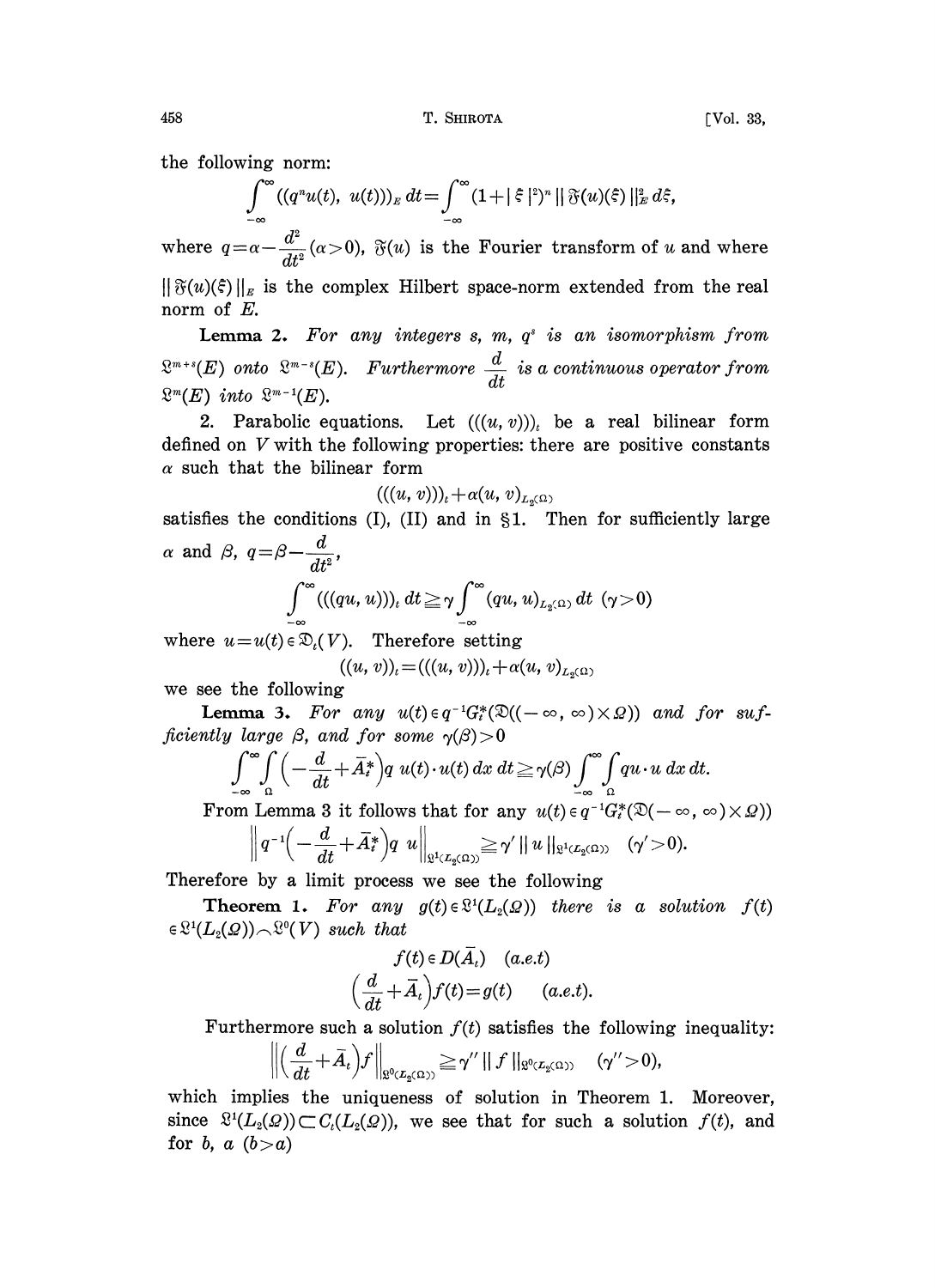No. 8] **Initial Value Problem** 459

$$
|| f(b) ||_{L_2(\Omega)}^2 \leq 2 \Biggl\{ \int_a^b || g(t) ||_{L_2(\Omega)}^2 dt \Biggr\}^{\frac{1}{2}} \Biggl\{ \int_a^b || f(t) ||_{L_2(\Omega)}^2 dt \Biggr\}^{\frac{1}{2}} + || f(a) ||_{L_2(\Omega)}^2.
$$

Thus from the above inequalities and Theorem 1, by a limit process analogous as one used in my former paper  $\lceil 6 \rceil$  we see the following

**Theorem 2.** For any  $g \in \mathbb{S}^1(L_2(\Omega))$  such that  $g(t)=0$  t  $\lt a$  and for any  $b>a$ , there is a unique solution  $f(t)\in \mathbb{S}^1(L_2(\Omega))[a, b]\right) \sim \mathbb{S}^0(V)[a, b]$  $\bigcap_{i \in \mathcal{C}_t} (L_2(\Omega)) [a, b]$  such that

$$
f(t) \in D(\overline{A}_t) \quad (a.e.t)
$$
  
\n
$$
\left(\frac{d}{dt} + \overline{A}_t\right) f(t) = g(t) \quad (a.e.t) \ in \ L_2(\Omega)
$$
  
\n
$$
f(a) = 0 \quad in \ L_2(\Omega).
$$

Here we remark that if  $(((u, v))_t$  satisfy furthermore a condition with respect to perturbations (see  $\S 3$ ), then Theorem 2 can be strengthened.

3. Example (Fokker-Planck's equations). For the sake of simplicity let  $\Omega$  be a bounded domain with sufficiently smooth boundary  $S$  in the Euclidean space  $R^{N}(N\geq 2)$ . Let  $A_{i}$  be the following differential operator: for any sufficiently smooth function  $f$ ,

$$
A_t f = \frac{\partial^2}{\partial x^i \partial x^j} (b^{ij}(t, x) f(x)) + \frac{\partial}{\partial x^i} (-a^i(t, x) f(x)) \text{ on } \Omega
$$
  
\n
$$
f \in D(A_t) \text{ if and only if}
$$
  
\n
$$
b^{ij}(t, x) \frac{\partial f}{\partial x^j} \pi^i(x) + \left(\frac{\partial b^{ij}}{\partial x^j}(t, x) - a^i(t, x)\right) \pi^i(x) f(x) (= B(f, 1)) = 0 \text{ on } S,
$$

where  $b^{ij}(t, x)$ ,  $a^{i}(t, x)$  are sufficiently smooth real functions defined on [0,  $T \times \overline{\Omega}$ ,  $\pi^i(x) = \cos(n(x), x^i)$  on S.

Furthermore we assume that

$$
b^{ij}(t, x)\mathbf{\hat{z}}_i\mathbf{\hat{z}}_j\mathbf{>0}
$$

for any real  $\xi_i : \sqrt{\Sigma \xi_i^2} \neq 0$  and for  $(t, x) \in [0, T] \times \overline{\Omega}$ . Then we see that for any  $f \in D(A_t) \cap C^2(\overline{Q})$ ,  $v \in C^1(\overline{Q})$ ,

$$
(A_t f, v)_{L_2(\Omega)} = -\left(b^{ij}(t, x)\frac{\partial}{\partial x^j}f(x), \frac{\partial}{\partial x^i}v(x)\right)_{L_2(\Omega)}
$$

$$
+\left(a^i(t, x)f(x), \frac{\partial}{\partial x^i}v(x)\right)_{L_2(\Omega)}
$$

$$
-\left(\frac{\partial b^{ij}}{\partial x^j}(t, x)f, \frac{\partial}{\partial x^i}v(x)\right)_{L_2(\Omega)}
$$

$$
(+ (B(f, 1), v)_{L_2(\rho)}).
$$

Let  $((u, v))_t$  be the following:

$$
\begin{aligned} \left(b^{ij}(t,x)\frac{\partial}{\partial x^j}u(x),\;\frac{\partial}{\partial x^i}v(x)\right)_{L_2(\Omega)}\\+\left(u(x),\;\left(-a^i(t,x)+\frac{\partial b^{ij}}{\partial x^j}(t,x)\right)\cdot\frac{\partial}{\partial x^i}v\right)_{L_2(\Omega)}.\end{aligned}
$$

Then, using some extending  $b^{ij}$ ,  $a^i$ , we see that the bilinear form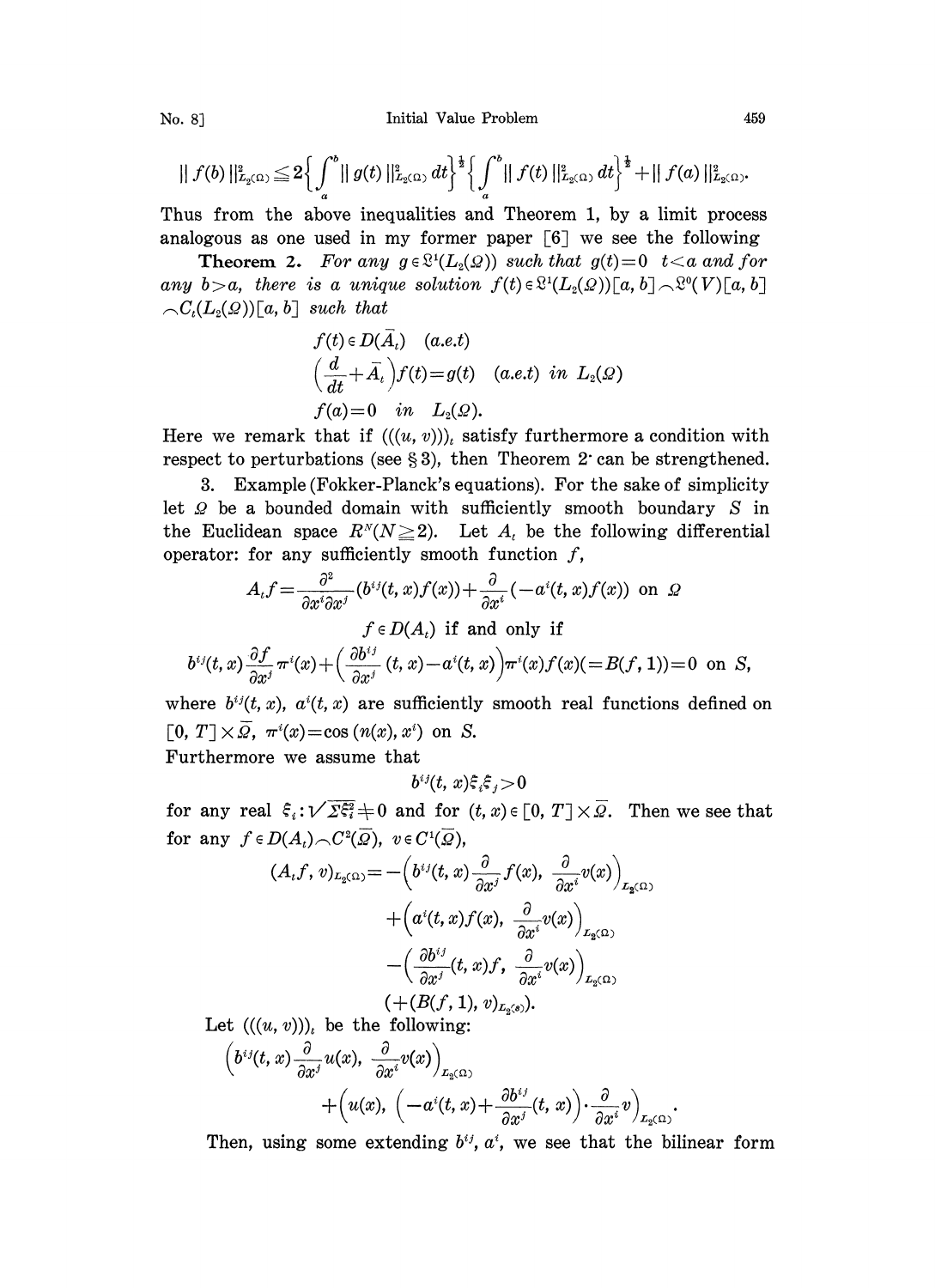[Vol. 33,

 $((u, v))$ , satisfies the condition in §2, in fact, that in the end of §2, with  $V = H^{1}(\overline{Q})$ .

Furthermore we see the following

**Lemma 4.** Let  $u(t) \in \mathbb{S}^1(L_2(\Omega))$  be a solution such that

$$
\left(\frac{\partial}{\partial t} - A_t\right)u(t) = 0 \quad (a.e.t)
$$

$$
u(t) \in D(\overline{A}_t) \quad (a.e.t)
$$

then  $u(s) \geq 0$  whenever  $u(t) \geq 0$  for some  $t(s > t)$ .

For, let  $h(t, x)$  be the following function such that  $h(t, x)=1, -1$ and 0 when  $u(t, x) > 0$ , <0 and =0 respectively. Then for  $b > a$ 

$$
\int_a^b \left\| \left( \frac{\partial}{\partial t} + A \right) u \right\|_{L_1(\Omega)} dt \geq \int_a^b \int_{\Omega} h(t, x) \cdot \frac{\partial}{\partial t} u(t, x) dx dt - \int_a^b \int_{\Omega} h(t, x) \cdot A(t, x) u(t, x) dx dt.
$$

Furthermore by the regularity of solutions of elliptic equations on the boundary  $\lceil 1, 5 \rceil$  and by Yosida's lemma  $\lceil 8 \rceil$  we see that

$$
\int_{\Omega} h(t, x) \cdot A(t, x) f(t, x) dx \leq 0 \quad \text{(a.e.t.)}
$$

Therefore  $0 \ge \int_{0}^{b} \int_{0}^{b} h(t, x) \cdot \frac{\partial}{\partial t} u(t, x) dt dx = || f(b) ||_{L_{1}(\Omega)} - || f(a) ||_{L_{1}(\Omega)}.$ 

Furthermore from the type of  $A$  we see that

$$
\int_{\Omega} f(b) dx = \int_{\Omega} f(a) dx.
$$

Thus we see that the mapping  $u(t) \rightarrow u(s)$  (s  $> t$ ) is norm preserving with respect to  $L_1(\Omega)$  and  $u(s) \geq 0$ , whenever  $u(t) \geq 0$ .

Now let  $T_{s,t}(u) = u(s)$  (s > t) when  $u(s)$  is a solution of our equation such that  $u(t) = u$  and  $u(s) \in \mathbb{S}^1(L_2(\Omega))(t, T)$ . Then from Lemma 4 and Theorem 2, we see that these  $T_{s,t}$  are extended over  $L_1(\mathcal{Q})$  into itself and that these extensions are transition operators on  $L_1(\mathcal{Q})$ . Therefore by the hypoellipticity of parabolic equations [6] and the regularity of the solutions of elliptic equations on the boundary  $[1,$ 5] we see the following

The diffusion problem with the differential operators Theorem 3.  $A_t$  as generating operators can be solved, i.e. there is a transition density  $p(t, s, x, y)$  such that for  $s > t$  and for  $f \in L_1(\Omega)$  setting

$$
T_{s,t}f(y) = \int\limits_{\Omega} p(t,s,x,y)f(x) \ dx,
$$

 $T_{s,t}$  is a transition operator  $\lceil 0 \lt t \lt s \lt T \rceil$  and such that for any  $\widetilde{f} \in D(\overline{A}_t)$ 

$$
\left(\frac{\partial}{\partial t} - A_s\right) T_{s,t} \widetilde{f} = 0 \quad on \quad [0, T) \times \mathcal{Q}
$$

460